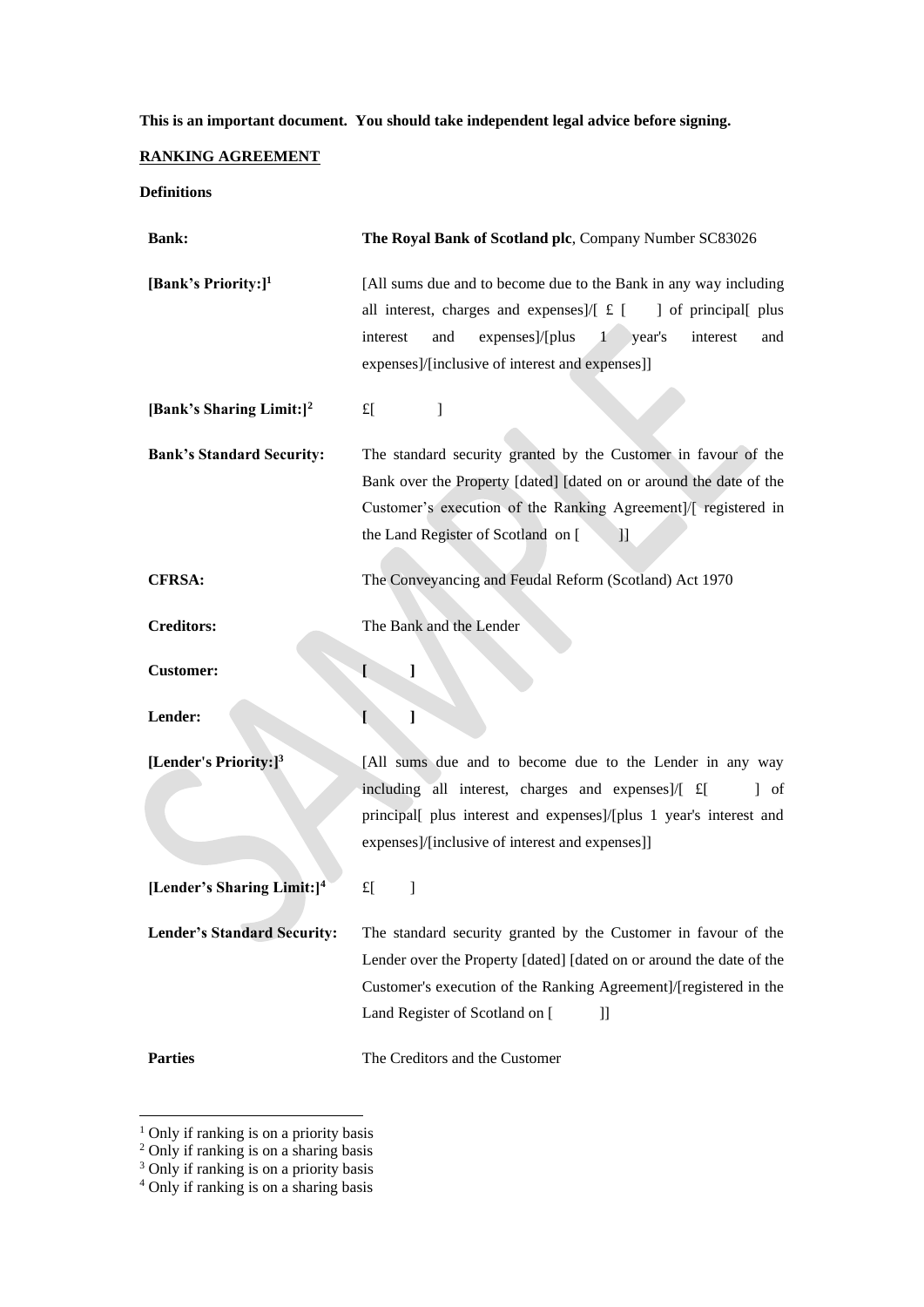#### **Property:** ALL and WHOLE [ ]

Securities: The Bank's Standard Security and the Lender's Standard Security

#### **1 Interpretation**

- 1.1 The expressions "Bank" and "Lender" include their respective successors and assignees, and
- 1.2 A reference to a provision of a law is to that provision as amended or re-enacted.

## **2 Consent**

The Creditors consent to the creation by the Customer of the Securities.

# **3 Ranking**

[Priority Limits]

The Parties agree that the Securities shall rank in the following order of priority:-

- 3.1 the [Bank's/Lender's] Standard Security to the extent of the [Bank's/Lender's] Priority,
- 3.2 the [Lender's/Bank's] Standard Security to the extent of the [Lender's/Bank's] Priority, and
- 3.3 [the Bank's Standard Security to an unlimited extent.]

#### [Sharing]

The Parties agree that the Securities shall rank on an equal footing so that any sums realised from the disposal of the Property shall be shared proportionally between the Creditors in the same ratio as their respective Sharing Limits. This will not limit the total amount recoverable by the Bank or the Lender from its Standard Security.

## **4 Alteration of Securities**

The Ranking Agreement shall be construed and shall receive effect as a variation within the meaning of Section 16 of CFRSA.

# **5 Exclusion of legal rules**

Notwithstanding the provisions of Section 13 of CFRSA or any other rule of law which might operate to the contrary effect, the provisions of Clause 3 shall be valid and effective.

### **6 Assignation**